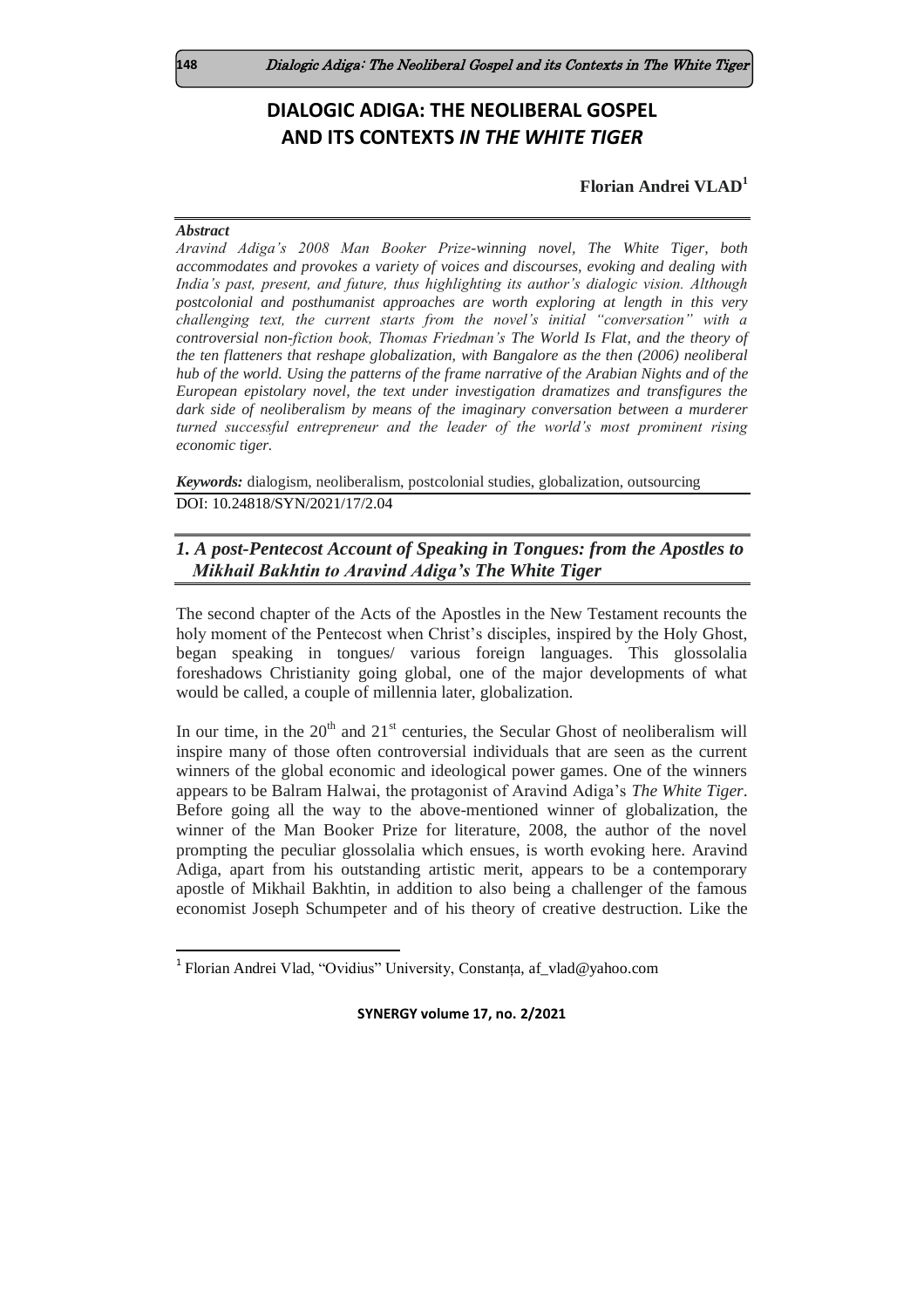New Testament apostles beginning to speak in tongues at Pentecost, under divine inspiration, the author of *The White Tiger* both uses and provokes his audience to benefit from the uses of heteroglossia, which sounds as mystical as glossolalia, and which has become so relevant a concept in the humanities over the last few decades.

In his *Problems of Dostoevsky's Poetics*, Bakhtin argues that the great Russian novelist's work is essentially *dialogical*, unfolding on the basis of interaction between autonomous voices, as opposed to *monological*, where plot and character unfold within the boundaries of one single authorial world. Consequently, Bakhtin claims that attempts to approach Dostoevsky's novels from any sort of monological critical perspective will always fail to elucidate them:

*A character's word about himself and his world is just as fully weighted as the author's word usually* is [ …] It *possesses extraordinary independence in the structure of the work; it sounds, as it were, alongside the author's word and in a special way combines both with it and with the full and equally valid voices of other characters.* (Bakhtin, 1984: 7)

However, Bakhtin's theory of dialogism or heteroglossia, arguably to be applied in various doses to all fiction, involves more than an author's voice, a narrator's voice, as well as the voices of other characters inside the fictional world. There is an increased awareness that texts, and fiction is probably the best illustration, are sites where different, often conflicting discourses interact, where heteroglossia reigns supreme. One of the texts that openly illustrate such a claim is Aravind Adiga's *The White Tiger.* Adiga's eminently "open text," to borrow Umberto Eco's famous concept promoted in his collection, *The Role of the Reader*, displays a multiplicity of facets, its heteroglossia making it approachable through a number of discourses. Its "openness" lends itself to readings of postcolonial, globalist/neoliberal, humanist and posthumanist orientations. To put it more specifically, the novel both accommodates and resists to, or challenges these discourses, which is something to be expected from far for propagandistic messages with clear, monologic discourse to convey. But then, anyway, after Bakhtin, monologism in literature is no longer a defendable thesis, and Adiga is particularly dialogic. In what follows, Adiga's dialog, at times confrontational with other voices and discourses, starts from one particular connection that has not been explored so far.

## *2. Thomas L. Friedman and Aravind Adiga*

The connection between Adiga's *The White Tiger* and Friedman's *The World Is Flat* may appear to be far-fetched at first sight. Adiga's debut novel focuses on a character coming from the poorest part of India and writing, in a series of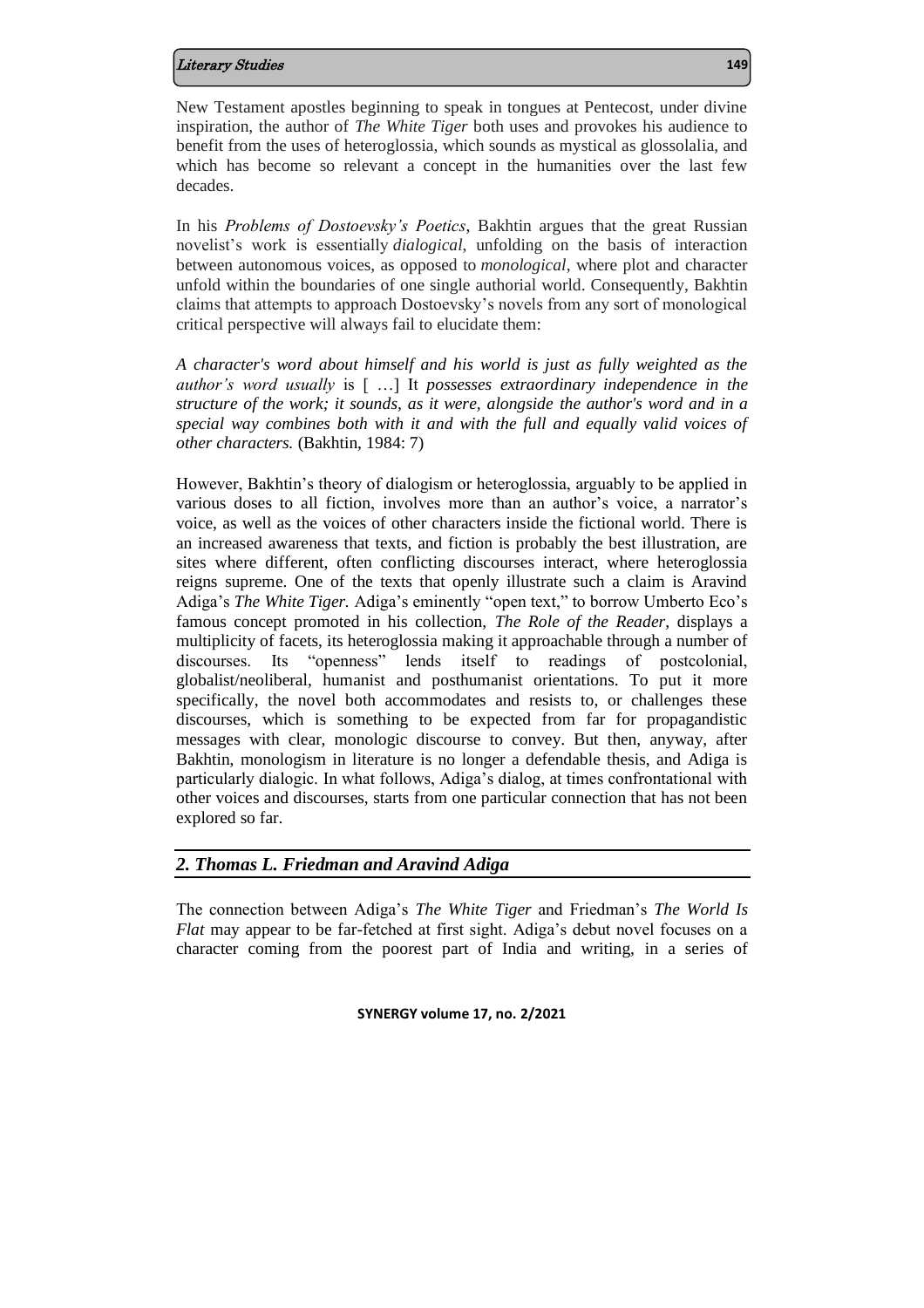imaginary letters, the "autobiography of a half-baked Indian." Apparently, this is a special situation in which, anticipating the discussion of postcolonial discourse, we can imagine Adiga trying hard to make the subaltern speak, thus engaging with Spivak's famous question, "can the subaltern speak?" It looks like standard, leftwing, postcolonial literature. As for Friedman, among sociologists involved in globalization studies, most of them left-wing, critical of the negative consequences of current developments, he is a rare creature, a white tiger. He is seen as an advocate of neoliberalism, the currently prevailing discourse of globalism. Friedman's book in question here, *The World Is Flat*, received the Financial Times and Goldman Sachs Business Book of the Year Award in 2005, very "globalist" coordinates indeed. What on earth, whether round or flat, do the two authors have in common or what do they contribute to a discussion of the consequences of globalization?

Unlike Balram Halwai, *The White Tiger*'s protagonist, the novel's author was born in the "India of light," in Madras, into a comfortably well-off family and soon became a citizen of the world. Judging by what his global itinerary and his allegiances amount to, he may be seen as an illustration of what Ulrich Beck calls "rooted cosmopolitanism." Raised in Australia he then went on to study at American and British elite universities (Columbia and Oxford).

Before he finished his debut novel, Adiga "discovered" his native India, working there as a correspondent for *Time* magazine. This is how an intelligent young man born in India and educated all over the world got to know a wide variety of people in his country of origin. Like Thomas Friedman, he also contributed articles to the *Financial Times*. Unlike Friedman, he was not awarded the Financial Times and Goldman Sachs Business Book of the Year Award. His main field had become literature. Instead, he got the Man Booker Prize for Fiction for *The White Tiger*, a couple of years after Friedman published his neoliberal manifesto, *The World Is Flat.*

Both Adiga and Friedman announce from the very beginning that the main character in their engagement with globalization is the emerging figure of the entrepreneur, and both find inspiration for the message in the new India which is rising as one of the prevailing Asian tigers. Weihsin Gui adds his voice to the description of the globalist narrative linking one of the complex discourses of Adiga's novel and the obvious message of Friedman's book, contributing a significant link to this narrative by mentioning another work of fiction published in the wake of the other two books in question here: Mohsin Hamid's *How to Get Filthy Rich in Rising Asia*. Starting from the above-mentioned Schumpeter's phrase and theory ("creative destruction"), Gui sees Adiga's and Hamid's books performing "a narrative renovation of neoliberalism's creative destruction. In so doing, they represent the expansive networks of neoliberal globalization and the actors involved in these networks" (Gui, 2013: 173).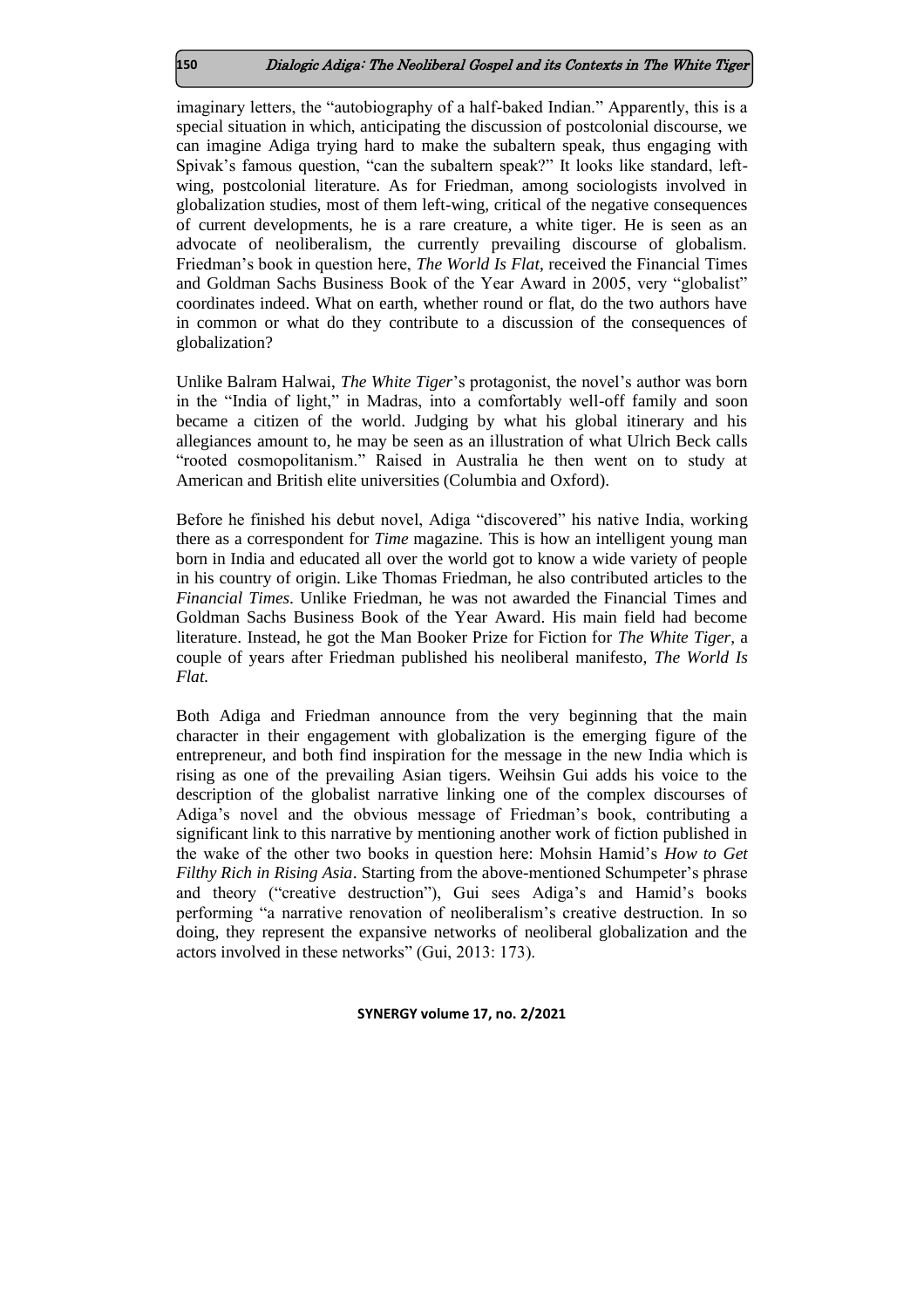One may slightly disagree with what Gui claims, or rather clarify what the statement actually says: Mohsin and Adiga "fictionally represent" aspects of neoliberal globalization, they far from promote the prevailing doctrine of globalization. This is where the title above also needs extra clarification, since Adiga's and Friedman's books deal with neoliberalism in apparently different ways: the former artistically representing a shocking case of a winner, Balram Halwai, the latter praising the entrepreneurial spirit of individuals who have become the champions of outsourcing and information technology. Friedman's book promotes the "sort of policies developing countries need to undertake in order to create the right environment for their companies and entrepreneurs to thrive in a flat world" (Friedman, 2006: 406).

What follows will show that the subtitle above, "Thomas L. Friedman and Aravind Adiga" actually means "Thomas L. Friedman vs Aravind Adiga," the two books promoting different perspectives on neoliberal globalization. One more common detail links a fictional Indian subaltern turned entrepreneur and an all-too-real American neoliberal, Adiga's protagonist and *The World Is Flat*'s author, respectively. The two figures meet in Bangalore, so to speak. The former starts from India's heart of darkness and poverty and ends up in Bangalore as a prosperous beneficiary of the outsourcing that globalization has facilitated. Friedman leaves America, flies in the opposite direction in which Columbus sailed in order to find the western route to India, suspecting that the world is round. It is in the same Bangalore that Friedman has a revelation, running counter to Columbus's: the world *is* flat, a statement based on the theory of "the ten forces that flattened the world" in the current age of globalization. The fifth flattener, in Friedman's theory is outsourcing, which Balram Halwai proudly boasts as the engine of his thriving business. In this new world, and in this new rising India, individual entrepreneurs can successfully compete against large multinational corporations. This is what Balram the entrepreneur has achieved as shown in his far from moral "autobiography of a half-baked Indian."

## *3. Some Preliminary Fictional Indias and the Post-Postcolonial Way Ahead*

In his introductory essay to *Nation and Narration*, Homi K. Bhabha meditates on "the impossible unity of the nation as a symbolic force" (Bhabha, 1990:1). This invites one to rephrase for our purposes the title of Luce Irigaray's *This Sex Which Is Not One* as "this nation which is not one." How many Indias are there as far as prevailing imagined communities go? Fictional India has moved past many notable landmarks, the  $20<sup>th</sup>$  century and the  $21<sup>st</sup>$  being the most relevant to the understanding of such novels as Aravind Adiga's *The White Tiger*. At the beginning of the  $20<sup>th</sup>$  century and at the time of India as the jewel in the imperial British crown such voices as those of the colonisers were the prevailing ones. Orientalism as exposed by Edward Said, more specifically what he calls "the codes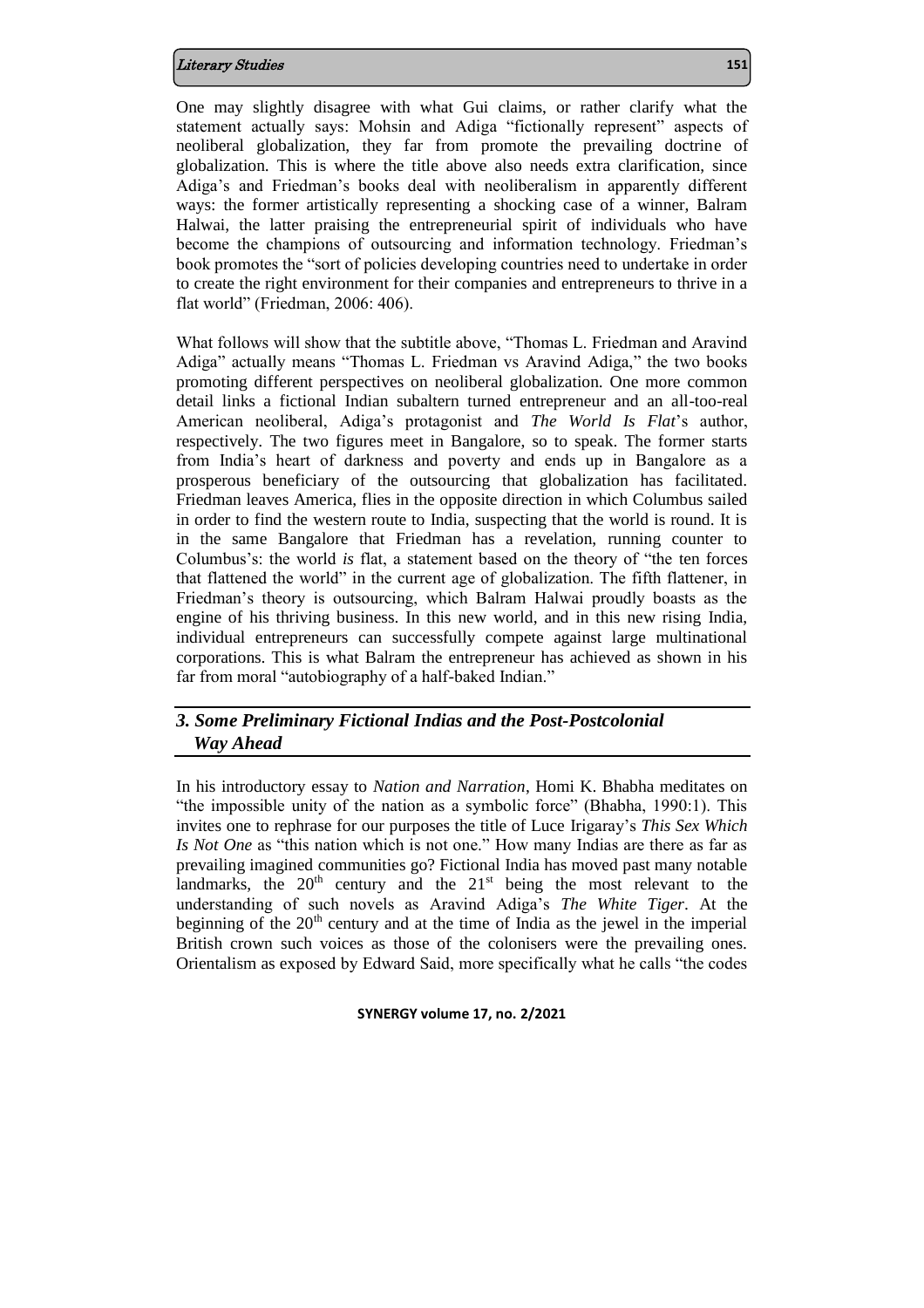of Orientalist orthodoxy"(Said, 1977: 40), can be detected in the otherwise sympathetic but patronizing discourse of E.M. Foster's *A Passage to India* (1924), with the mud and the filth "swelling here, shrinking there, like some low but indestructible form of life" (Forster 1924: 4) The colonizer deplores the rift between the Moslem India and the Hindi India, between "Mosque," the title of the first part of the novel, and "Temple," the title of the third and final part. In between are the mysterious, unpredictable, "oriental, tricky "Caves of Malabar." The main rift is between the very rich and the very poor in the caste-ridden "one hundred Indias," as Mrs Moore sees the huge country, where the colonizing Brits ensure that stability should prevail as their main civilizing task, echoing Kipling's "white man's burden." As a whole, the British are shown to look down on the Indians, while the subaltern Indians mistrust their British superiors.

The lowest subaltern of all, the one at the bottom of the Indian caste system, the *dalit*, does not appear for a long time, with the notable exceptions of M. R. Anand's book, *Untouchable*, published in the interwar period, and Premchand's *Godaan,* a novel about the Indian village poor. Toraj Gajarawala assesses Anand's novel's significance, of a text that exploits the conventions of social realism, shedding light on the Indian dalits (Gajarawala, 2009: 21). The same critic is aware that dealing with Indian poverty does not lend itself to uses of literary experimentation, of irony and satire, characteristics of what would be Adiga's debut novel's hallmark. Adkins does not find social realism as one of Adiga's preoccupations, either, his article on *The White Tiger* tracing the journey of the Indian novel from modernist longing to neoliberal disgust, thus introducing neoliberalism in the interpretation of the novel under discussion in this essay (Adkins, 2019: 169 – 188).

For many years, "orientalist" stereotypes defined how the Orient, later subsumed under the broader scope of the so-called third-world, as well as its prototypical subject, had been represented within Western discourse, as Edward Said notes, when discussing the "willed imaginative and geographic division made between East and West, and lived through during many centuries" (Said, 1977:202). In the meantime, the colonized subject was supposed to remain silent, in the opinion of such postcolonial thinkers as Gayatri Chakravorty Spivak. Antonio Gramsci's concept of the subaltern, referring generally to the native of any colonial territory, got a new twist in Spivak's postcolonial thinking, in which the term denotes the colonial dispossessed, the underclass excluded, unlike the elite natives, from the power games. In her famous essay "Can the Subaltern Speak?" Spivak focuses on the "lowest" of the subalterns, on the third-world subaltern woman, apparently protected by the discourse of imperialism, yet denied the choice of a significant voice (Spivak,1988: 299). Rosalind C. Morris very perceptively comments on Spivak's theory. The postcolonial critic, in the opinion of Morris, invests the same ideological position with the determination to endow both the feminine hysteric and the postcolonial subaltern with the voice that they have been deprived of. India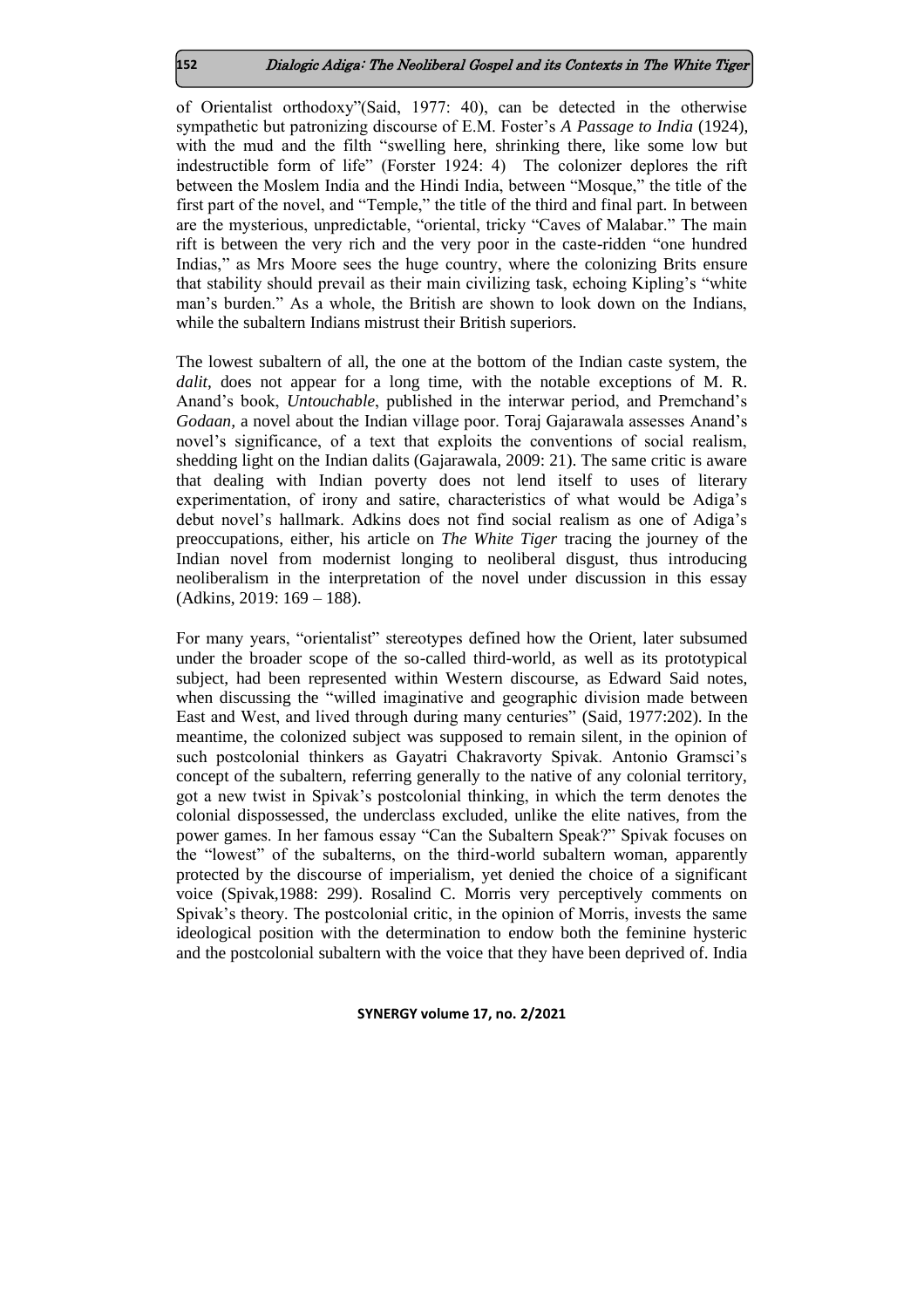is large enough to accommodate both feminine and masculine subalterns crying to be heard (Morris, 2010: 3).

As it will be seen since India has gone "postcolonial," together with what Salman Rushdie calls the "midnight children" of the country's becoming independent in 1947, the voice of the subaltern, in a very loose sense, has been heard on many occasions. In fiction, the Booker and then the Man Booker Prize has given its due to such remarkable Indian voices as Rushdie's, who was also awarded the Booker of Bookers for his outstanding work. A decade before Adiga received his own Man Booker Prize for his debut work, *The White Tiger*, Arundhati Roy "spoke" with her *The God of Small Things* (Man Booker Prize, 1997). Roy appears to contradict Spivak if seen as a third-world female subaltern. Yes, the (female) subaltern can speak very loudly, one might feel tempted to say. To be fair, though, the characters in *The God of Small Things* are Indian, but hardly subaltern, belonging to the reasonably affluent class, but the voices of that vast subcontinent may be associated with the overall, conflicting discourse in which the subalterns are trying to have their voices heard. Balram Halwai, as it turns out, starts his fictional itinerary from the position of the subaltern in a more obvious fashion than Arundhati Roy or Anita Desai's characters.

India is a country of dramatic contrasts, and Adiga will be the next author to take the discussion of the subaltern voice even farther, into the age in which the former colony is aspiring to supremacy in the world of globalization. Significantly, even the Booker is gradually getting globalized. If, initially, it was aimed at British authors and to authors of the countries of the former British Empire, it is now available for anyone writing fiction in English (seen as a global language). The subaltern voices, so to speak, have become just as audible as British voices and voices of the English-speaking world as a whole.

Following Balram and simplifying the complexity of the country, there are two Indias, "its heart of darkness" being a land of desolation and poverty, equally blessed and cursed by the Ganga. In dark India, the protagonist is a nobody, who might end up like all the members of his family, like his unfortunate mother. One of the first flashbacks pervading the narrative evokes Balram's mother's funeral, the young child's first traumatic experiences. The mother's burning body appears to reluctantly go into the dirty mud of the Ganga, which is likely to eventually suck all the lower caste people into misery and oblivion after lives of humiliation and suffering. These subalterns, both men and women, have no voice, as Spivak so memorably claims. Not only does the young protagonist lack a significant voice, like many others around him, he does not even have a name, to say nothing about a birthday. People, including his family, simply call him Munna (boy).

In the opinion of Lena Khor, not only does the subaltern Balram acquire a voice, he will identify the problem of inequality and oppression and will correct the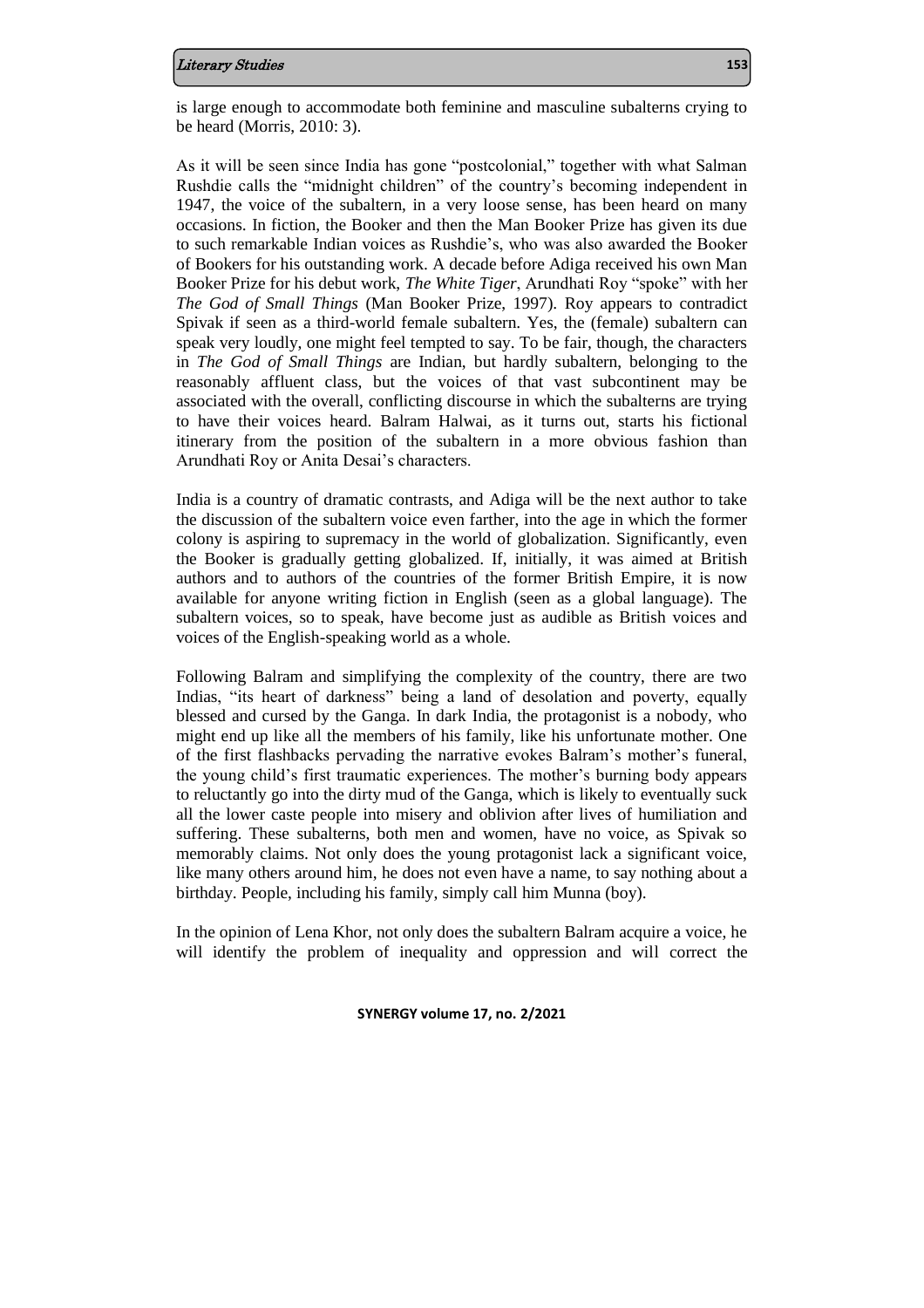situation. Starting from Spivak's question, Khor will, in her turn ask a question, "can the subaltern right wrongs?" She appears to see in the terrible act that Balram perpetrates out of utter despair an indication of some sort of social justice. She sees Adiga's protagonist, "a poor subaltern, to identify the problem of the rich growing richer at the expense of the poor as the most egregious wrong, and to right this wrong" (Khor 42). It is easy to dismiss Khor's statement: Balram does not right a wrong by killing Mr Ashok, much in the same way in which Sethe in Morrison's Beloved does not right the wrong of the horror of slavery by killing her precious baby. The two authors start from extreme situations and try to imagine extreme decisions in memorable narratives.

However, the beginning of Adiga's novel does not show the protagonist in the situation of a subaltern facing an all but impossible situation. It places the former anonymous, "speechless" boy into one of the most prominent positions in a new India and in the world, at least in the story that he tells as the novel's narrator. Balram is now a successful businessman in a completely new and dynamic India, in Bangalore, lecturing the Chinese Premier about entrepreneurship. Balram's "entrepreneurial India" and Wen Jiabao's China, in the opinion of the former subaltern Munna, represent the future, while the West is the past. However, as a close reading of the novel in connection with a host of converging and diverging voices and discourses is bound to reveal, Adiga's novel is more than a monologic allegory of "new" India making its spectacular entry into capitalism. Betty Joseph refers to Fredric Jameson's essay, "Third-World Literature," in which the critic expresses his "Orientalist credo" that all third world texts assume a straightforward allegorical shape because their countries of origin broke into the capitalist system "without western cultural markers such as the private-public debate" (Joseph, 2012: 68). If *The White Tiger* is to be read allegorically, should Balram be seen as a representative of this new India? To what extent is this a narrative about India and to what extent is it a story about the opportunities and problematics of neoliberalism, as Betty Joseph wonders in her own essay, "Neoliberalism and Allegory"? The text, woven in its intertextual web, ironically suggests what Thomas Friedman had just proclaimed in his *The World Is Flat*: go to the new India of downtown Bangalore and Mumbai if you want to see what the future of the "flattening world" is all about. This is, obviously, a post-post-colonial India, a far cry from the India of darkness, where Balram, the son and grandson of a long succession of colonial subalterns, had been born.

## *4. Teaching the Entrepreneurial Neoliberal "Fables of the Tiger Economy": Balram Writing to Wen Jiabao*

The phrase "fables of the tiger economy" belongs to Sundhya Walther. In her perceptive article on species and subalternity in Adiga's novel, Walther describes Balram as, far from a subaltern, "an animal figure, an embodiment of the predatory power of contemporary Indian and global capitalism (Walther 2014:579), in one of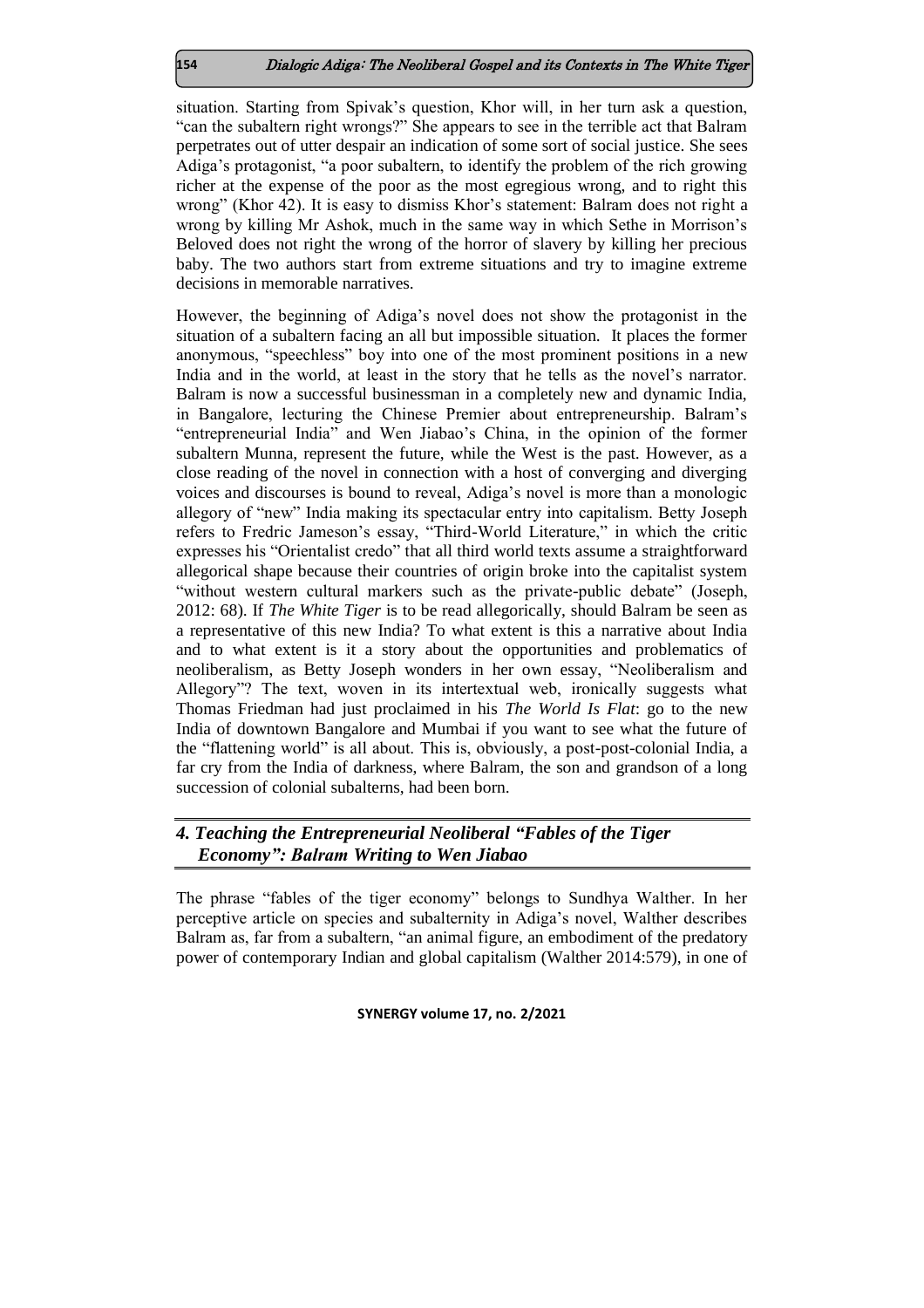these fables of the tiger economy. This supports the previously mentioned Betty Joseph and her observation about neoliberalism and allegory stated in her 2012 article. China and India are prominent among the Asian tigers, but Balram sees himself as unique, as *the* white tiger, not only predatory, but also very rare.

The format of an epistolary novel is made obvious from the beginning of the narrative, and the addresser and addressee appear to be prominent representatives of two Asian tiger economies, at least in the opinion of the imaginary letter writer, Balram Halwai. The formal format of the letterhead of the imaginary business letter mentions as the letter's recipient and address "His Excellency Wen Jiabao, The Premier's Office, Beijing, Capital of the Freedom-Loving Nation of China." The writer/ protagonist/ narrator styles himself as "the white tiger" of the novel's title, a thinking man and an entrepreneur, while his address sounds equally grand: he lives "in the world's centre of technology and outsourcing Electronics City Phase 1 (just off Hosur Main Road), Bangalore India." (Adiga, 2008: 3). He had been there for a couple of years, an important entrepreneur undoubtedly glimpsed by Thomas Friedman during his Bangalore revelation recounted at the beginning of his *The World Is Flat*.

In the already mentioned highly dialogic fashion that the novel assumes, the European epistolary subgenre meets with the Oriental framed stories narrative brought to the West by  $18<sup>th</sup>$  century Orientalists under various names such as *Arabian Nights* or *One Thousand and One Nights*. Various selections of those collections and various translations in French, German, English, promote different interpretations of the countries of origin from the Muslim Middle East to India and China. Edward Said could have paid more attention to this collection of Oriental tales describing power and subalternity before the Europeans intervened.

If in these tales one finds a sadistic serial killer that beats Dracula. King Shahryar, reigning over the islands or peninsulae of India and China, keeps executing one wife after another. Sheherazade will put an end to the serial killing by "the power of the female subaltern" to speak and keep the king interested in the narrative marathon that extends over one hundred and one nights, until the killer has been downgraded to the status of the passive and appreciative listener.

Aravind Adiga himself is aware of the power of the framed narrative. After all, the Arabic text of the *Arabian Nights* was central to (Muslim) Indian culture, having been first published in full in Calcutta in the first half of the 19<sup>th</sup> century. *The White Tiger* displays a different communication situation, but the frame is the same as in the *Arabian Nights*. Balram's neoliberal story for the benefit of his (imaginary) Communist interlocutor extends over a limited series of nights, completed by a couple of early mornings. This is just enough to fill up a 321-page paperback, worthy of the Man Booker Prize in reformed, postcolonial Britain.

The irony of the communication event between the Chinese premier and a selfstyled white tiger from Bangalore, headquartered just off Hosur Main Road,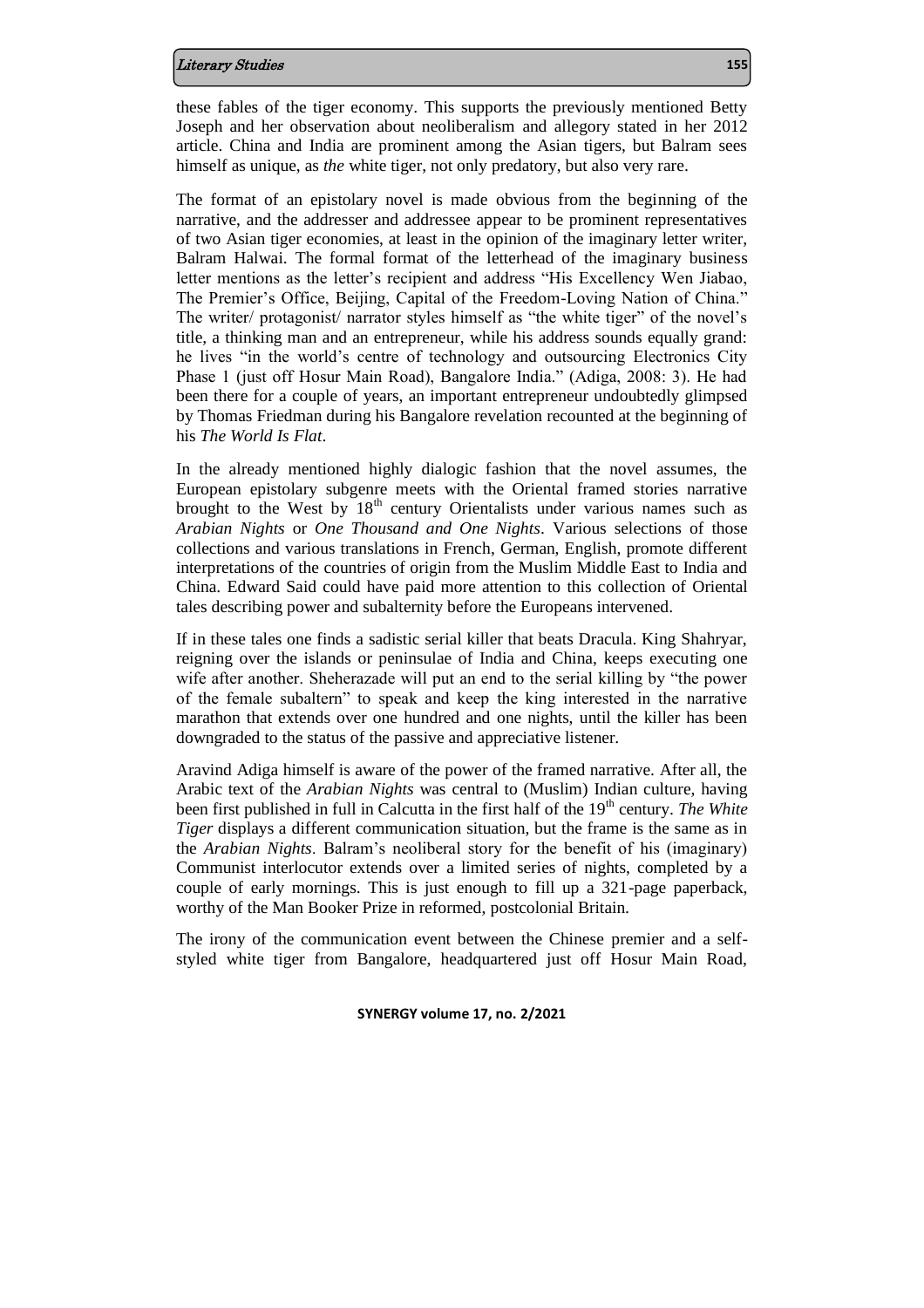becomes obvious from the letterhead beginning the novel's first letter. Dark and light humor, irony and satire at the crossroads of Adiga's authorial voice and Balram's narratorial one will contribute to making an otherwise terrible and horrible story highly enjoyable, both a page-turner and a critically acclaimed novel. Unlike Sheherazade, who apparently relies only on her narrative skills to stay alive one more night, Balram the Indian tiger has something much more valuable to sell to the Chinese tiger than an otherwise gripping story.

It all starts within the framework of one fable of the tiger economy, involving India, China, and the Western world, where the emergence of the fittest and strongest is the rule in the contemporary globalization gladiatorial games. Although China, in the opinion of Balram, appears to be ahead of India in almost every way, there is something crucial missing, which the Chinese need to acquire, and India and the central figure in *The White Tiger* may come up with the solution. The neoliberal Indian tiger puts it clearly in one sentence which, satirically, both downgrades and extolls his nation's merits, and which is worth quoting in full: "And our nation, though it has no drinking water, electricity, sewage system, public transportation, sense of hygiene, discipline, courtesy, or punctuality, *does*  have entrepreneurs" (Adiga, 2008:4).

Balram will offer, "free of charge," his life's story to enlighten the Chinese premier. After all, Balram and Wen Jiabao are, in the opinion of the former, the emblematic figures of the two nations that stand for the future of the world, "now that our erstwhile master, the white-skinned man, has wasted himself through buggery, mobile phone usage, and drug abuse" (Adiga, 2008: 6). Like the freedomloving nation of China, about which the semi-literate Balram had read a book once found on the pavement of a secondhand book market, the protagonist will show how he who was once a nobody became somebody.

His personal identity narrative becomes enmeshed in a comprehensive allegorical fable in which India is seen in animal terms, moving from the situation of the animals in the colonial zoo to the postcolonial, equally oppressive, but much fiercer, Rooster Coop, where mere survival, not social mobility or business promotion, beats even the toughest classical liberalism of the *laissez-faire* age of the developed European world. The poor orphan Munna will manage to get out of the Rooster Coop at the cost of having most of his relatives killed as reprisals of his own murderous deed. The landlords from which he manages to get free, the relatives of Mr Ashok, are also symbolically known as the predatory Wild Boar, the Mongoose, the Stork, associated with animal ferocity, inviting reading the prevailing neoliberal fable in terms associated with critical animal studies. Balram claims that his father, before he died "like a dog," had wanted his son to be treated as a man, one day, not like a caged animal in the terrible "Rooster Coop." As he conveys his story to the Chinese premier, the protagonist appears to lecture him on one particular asset that an entrepreneur has to have: being able to survive in the savage neoliberal jungle at all costs, without any scruples.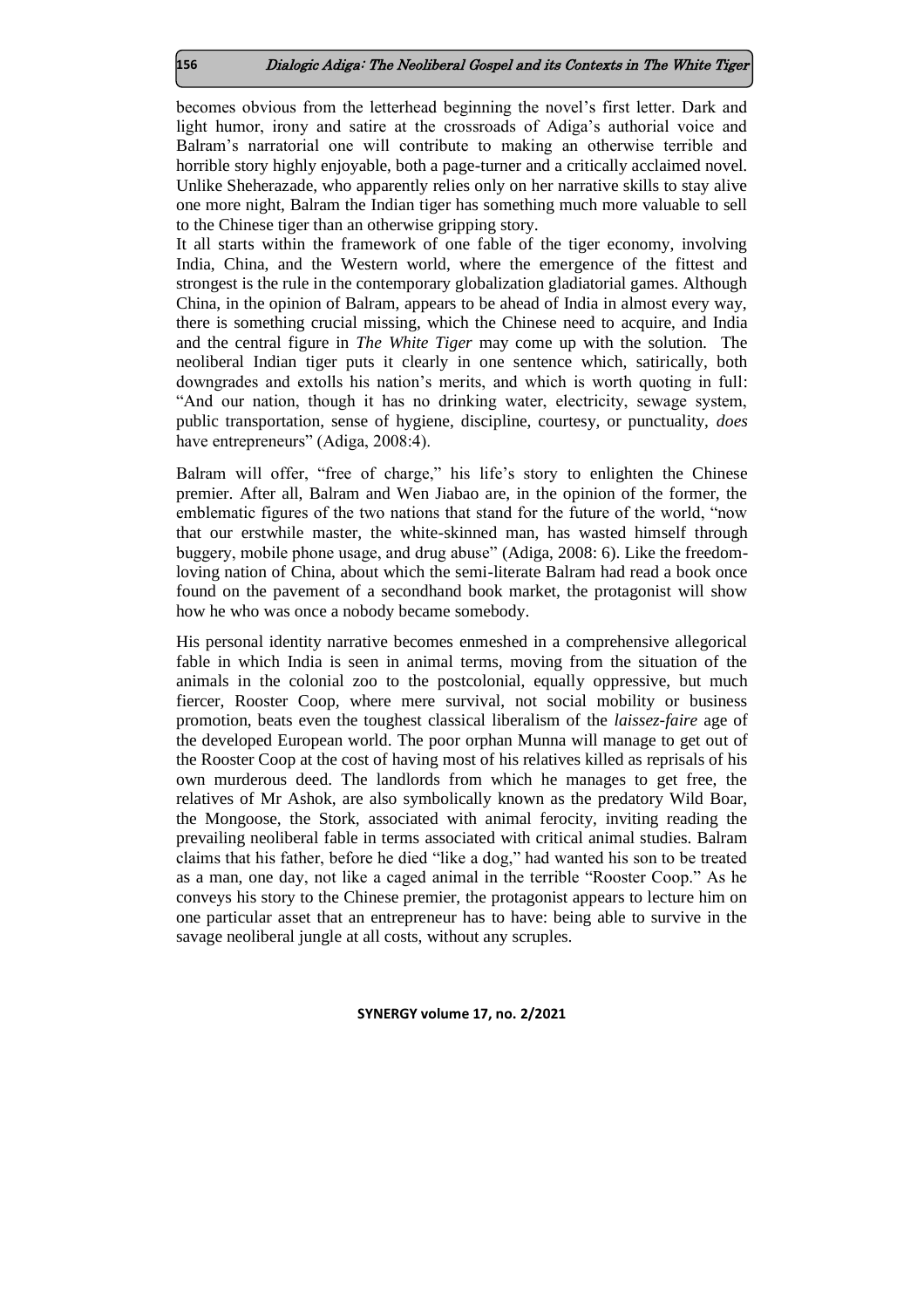The itinerary from poor, rural Laxmangarh to Delhi to Bangalore, from Dark India to the India of Light, from subalternity to entrepreneurial sovereignty, from the "Rooster Coop" to individual freedom undergoes a series of dramatic transformations, involving dissimulation, hypocrisy, cunning, temporary admiration followed by disdain for his employer. Then comes what the former servant sees as almost the sacrificial murder of the master and assumption of the deceased's identity under the composite name of "Ashok Sharma, The White Tiger", as the last letter, The Seventh Night, is signed. Mr Ashok had to die, Balram the neoliberal thinks, as he, who had come from America with very progressive ideas, had become corrupted by the business and political environment in which he had to live. He had become weak, unable to survive in India. Balram apparently motivates cold-blooded murder largely out of respect for the previous image of his master (as well as out of despair). He thinks he has to kill his master and take over "the civilizing mission" of neoliberalism as he understands it, a halfbaked Indian entrepreneur.

This civilizing mission will be undertaken by Balram when he is a rich businessman away from the Dark India controlled by the likes of the Wild Boar, the Mongoose, the Stork, who grease the wheels of both competing political parties at election times. The old, antiquated corrupted system has to die, so that "creative destruction" can move business forward into a new age and a new space. Bangalore is central to one of these new spaces, standing for the future. Balram, turned into Mr Ashok Sharma, does not have servants, but employees, whom he treats fairly, while also preserving the dishonest practices of his previous masters in his dealings with politicians and the police. Are murder and corruption part of the neoliberal series of lectures freely and generously given by Balram to his equal, the Chinese premier? Obviously not. The terrible tale of his feigned humility, dishonesty, lack of solidarity, as well as his acquired taste for corruption, the murder of the "least evil animal," Mr Ashok, is meant, by Balram, to counterbalance the official story about how saintly and moral India is, which Wen Jiabao will be told when he pays his official visit to Bangalore, the world's centre of technology and outsourcing.

## *5. Conclusion*

Aravind Adiga as a novelist who orchestrates a polyphony of voices does not aim to assume the obvious position of a moralist who castigates India's mores and its troubled heritage of injustice and suffering, although glimpses of what is metaphorically referred to as the Rooster Coop features prominently. The precolonial caste system is still there all right, although Balram tends to see it changing in a new world run by entrepreneurs transcending the caste system, or simplifying it to the extreme. The limited panorama of people afflicted by poverty and oppression does not show illustrations of solidarity among what Franz Fanon called "the wretched of the Earth," with Balram as untypical of these people.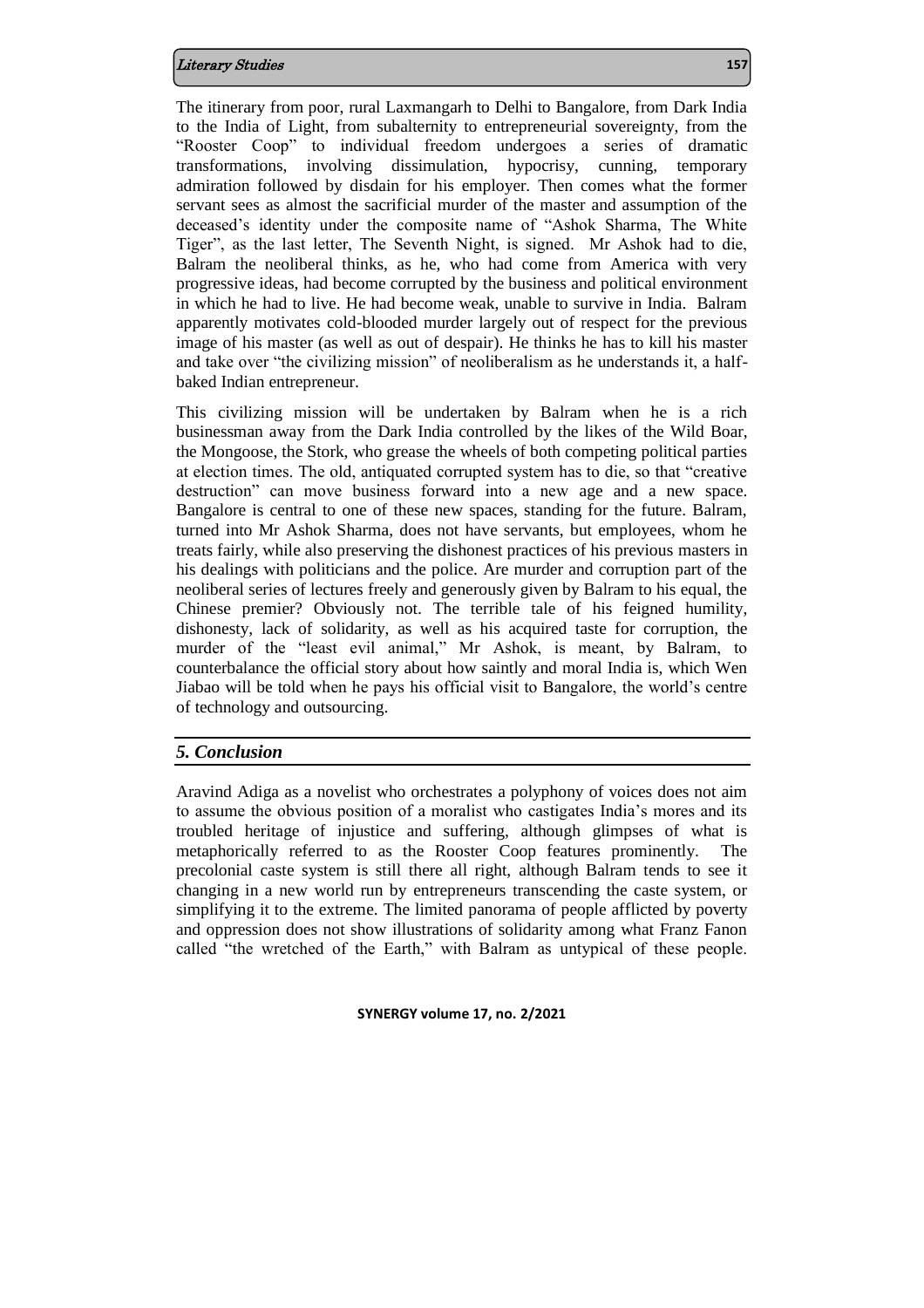Balram is not the typical Indian subaltern, he is unique, he is a monster. The novel does not faithfully represent the life of poor people in India. It is a novel which, like Morrison's *Beloved*, like Sapphire's *Push*, like Nabokov's *Lolita,* invites readers to get out of stereotypical thinking.

Through the "artistic manipulation" of the intersecting discourses that the author enables, the Neoliberal Gospel that Balram preaches for the benefit of his highranking interlocutor, reveals its most sinister dimension seen by the protagonist as blind necessity. Far from being a novel to be read in a realist tradition, through its artifice and dialogism, *The White Tiger* invites interpretations from a variety of perspectives, and, although professedly undidactic, appears to indirectly teach by terrible, negative example while, apparently paradoxically, redeeming the bleak picture of its fictional world through the acrobatics of irony and dark humor. Among the important voices left out of this limited discussion of the novel's contemporary relevance is that of film director Ramin Bahrani. The book published in 2008 was dedicated to him. Bahrani's film version of the book was released in early 2021. The special relationship between the novel and the film is worth investigating. For the time being, even what is being left out, as far as significant contexts go, is significant in its own right.

## *References and bibliography*

**Adiga, A**. 2008. *The White Tiger*. London: Atlantic Books.

- **Adkins, A.** 2019. "Neoliberal Disgust in Aravind Adiga's *The White Tiger,*" in *Journal of Modern Literature*, *Spring issue: Reading a Century of Affects: From Modernist Longing to Neoliberal Disgust* 42(3): 169-188.
- **Bakhtin, M.** 1984. *Problems of Dostoevsky's Poetics*. Ed. and transl. by Caryl Emerson. Introduction by Wayne C. Booth. Minneapolis and London: University of Minnesota Press.
- **Bhabha, H.** 1990. "Introduction: Narrating the Nation," in *Nation and Narration*, ed. Homi Bhabha, London and New York: Routledge.
- **Forster, E.M**. 1924. *A Passage to India*. San Diego/New York/ London: Harcourt, Inc.
- **Friedman, T.L.** 2006. *The World Is Flat: The Globalized World in the Twenty-First Century*. Updated and Expanded. London and New York: Penguin.
- **Gajarawala, T.** 2009. "The Last and the First," in *Economic and Political Weekly*, December 12-18 issue, 44 (50): 21-23.
- **Gui, W.** 2013. "Creative Destruction and Narrative Renovation: Neoliberalism and the Aesthetic Dimension in the Fiction of Aravind Adiga and Mohsin Hamid," in *The Global South*, Fall issue *Dislocations*, 7 (2): 173-190.
- **Joseph, B.** 2012. "Neoliberalism and Allegory." *Cultural Critique*, 82: 68-94.
- **Khor, L.** 2012. "Can the Subaltern Right Wrongs?: Human Rights and Development in Aravind Adiga's 'The White Tiger'" in *South Central Review*, 29 (1/2): 41-67.